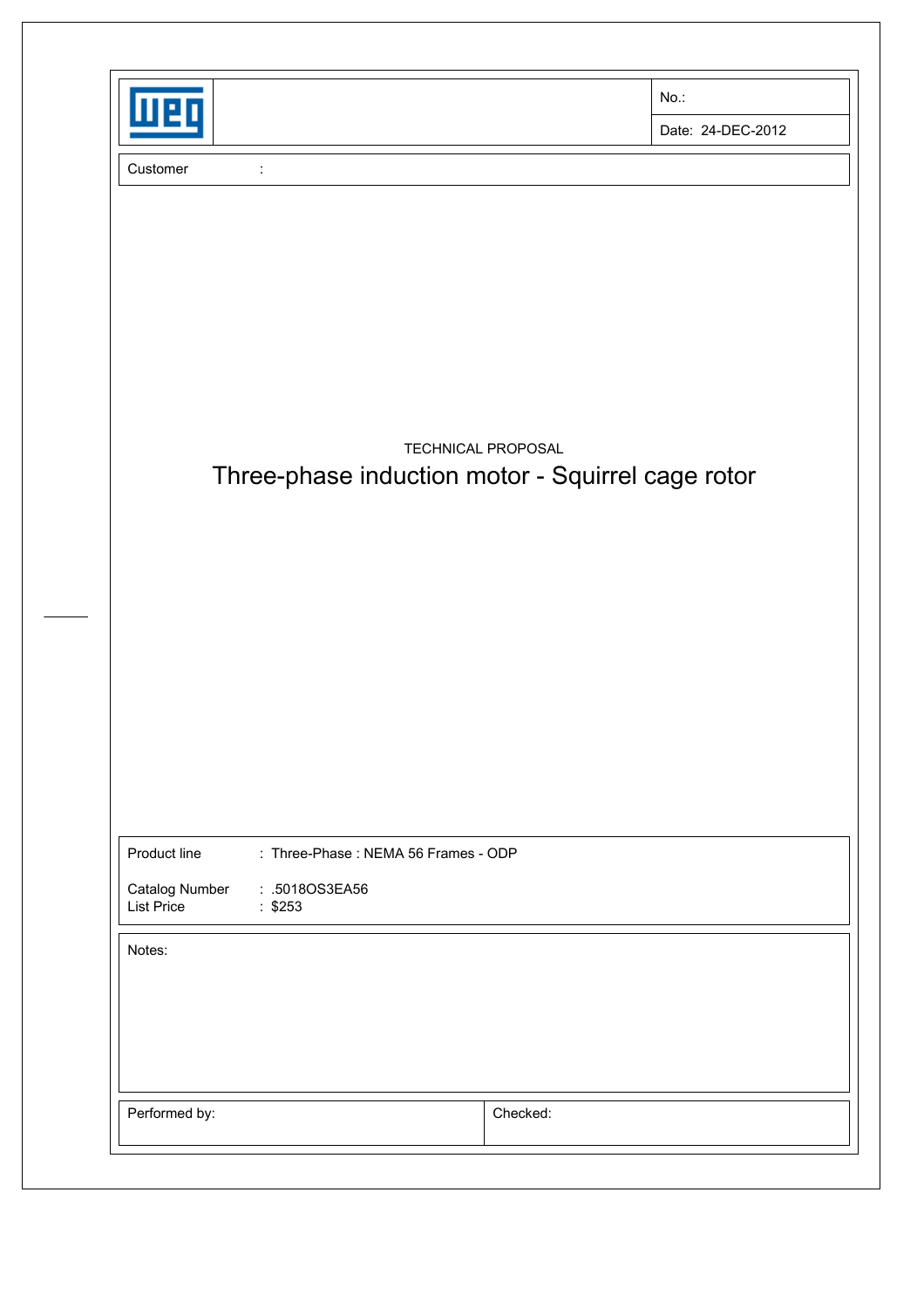

No.:

Date: 24-DEC-2012

## DATA SHEET

Three-phase induction motor - Squirrel cage rotor

Customer : the state of the state of the state of the state of the state of the state of the state of the state of the state of the state of the state of the state of the state of the state of the state of the state of the

Product line : Three-Phase : NEMA 56 Frames - ODP

| Frame                        | : A56                                |         |              |                |  |  |  |  |
|------------------------------|--------------------------------------|---------|--------------|----------------|--|--|--|--|
| Output                       | $: 0.5$ HP                           |         |              |                |  |  |  |  |
| Frequency                    | : 60 Hz                              |         |              |                |  |  |  |  |
| Poles                        | : 4                                  |         |              |                |  |  |  |  |
| Full load speed              | : 1730                               |         |              |                |  |  |  |  |
| Slip                         | : 3.89%                              |         |              |                |  |  |  |  |
| Voltage                      | : 208-230/460 V                      |         |              |                |  |  |  |  |
| Rated current                | $: 1.81 - 1.82 / 0.909 A$            |         |              |                |  |  |  |  |
| Locked rotor current         | : $10.5/5.27 A$<br>: 5.8             |         |              |                |  |  |  |  |
| Locked rotor current (II/In) |                                      |         |              |                |  |  |  |  |
| No-load current              | : $1.59/0.797 A$                     |         |              |                |  |  |  |  |
| Full load torque             | $: 1.50$ lb.ft<br>: 230 %<br>: 280 % |         |              |                |  |  |  |  |
| Locked rotor torque          |                                      |         |              |                |  |  |  |  |
| Breakdown torque             |                                      |         |              |                |  |  |  |  |
| Design                       | : A                                  |         |              |                |  |  |  |  |
| Insulation class             | : $B$                                |         |              |                |  |  |  |  |
| Temperature rise             | : 80 K                               |         |              |                |  |  |  |  |
| Locked rotor time            | $: 15s$ (hot)                        |         |              |                |  |  |  |  |
| Service factor               | : $1.25$ (1.00 at 208V)              |         |              |                |  |  |  |  |
| Duty cycle                   | : S1                                 |         |              |                |  |  |  |  |
| Ambient temperature          | : -20°C - +40°C                      |         |              |                |  |  |  |  |
| Altitude                     | : 1000                               |         |              |                |  |  |  |  |
| Degree of Protection         | : IP21                               |         |              |                |  |  |  |  |
| Approximate weight           | : 20 lb                              |         |              |                |  |  |  |  |
| Moment of inertia            | : 0.07095 sq.ft.lb                   |         |              |                |  |  |  |  |
| Noise level                  | $---$                                |         |              |                |  |  |  |  |
| D.E.                         | N.D.E.                               | Load    | Power factor | Efficiency (%) |  |  |  |  |
| Bearings<br>6204 ZZ          | 6203 ZZ                              | 100%    | 0.73         | 70.0           |  |  |  |  |
| Regreasing interval<br>$---$ | ---                                  | 75%     | 0.62         | 66.0           |  |  |  |  |
| Grease amount<br>$---$       | ---                                  | 50%     | 0.51         | 62.0           |  |  |  |  |
|                              |                                      |         |              |                |  |  |  |  |
| Notes:                       |                                      |         |              |                |  |  |  |  |
|                              |                                      |         |              |                |  |  |  |  |
|                              |                                      |         |              |                |  |  |  |  |
|                              |                                      |         |              |                |  |  |  |  |
|                              |                                      |         |              |                |  |  |  |  |
|                              |                                      |         |              |                |  |  |  |  |
|                              |                                      |         |              |                |  |  |  |  |
|                              |                                      |         |              |                |  |  |  |  |
|                              |                                      |         |              |                |  |  |  |  |
|                              |                                      |         |              |                |  |  |  |  |
|                              |                                      |         |              |                |  |  |  |  |
| Performed by                 |                                      | Checked |              |                |  |  |  |  |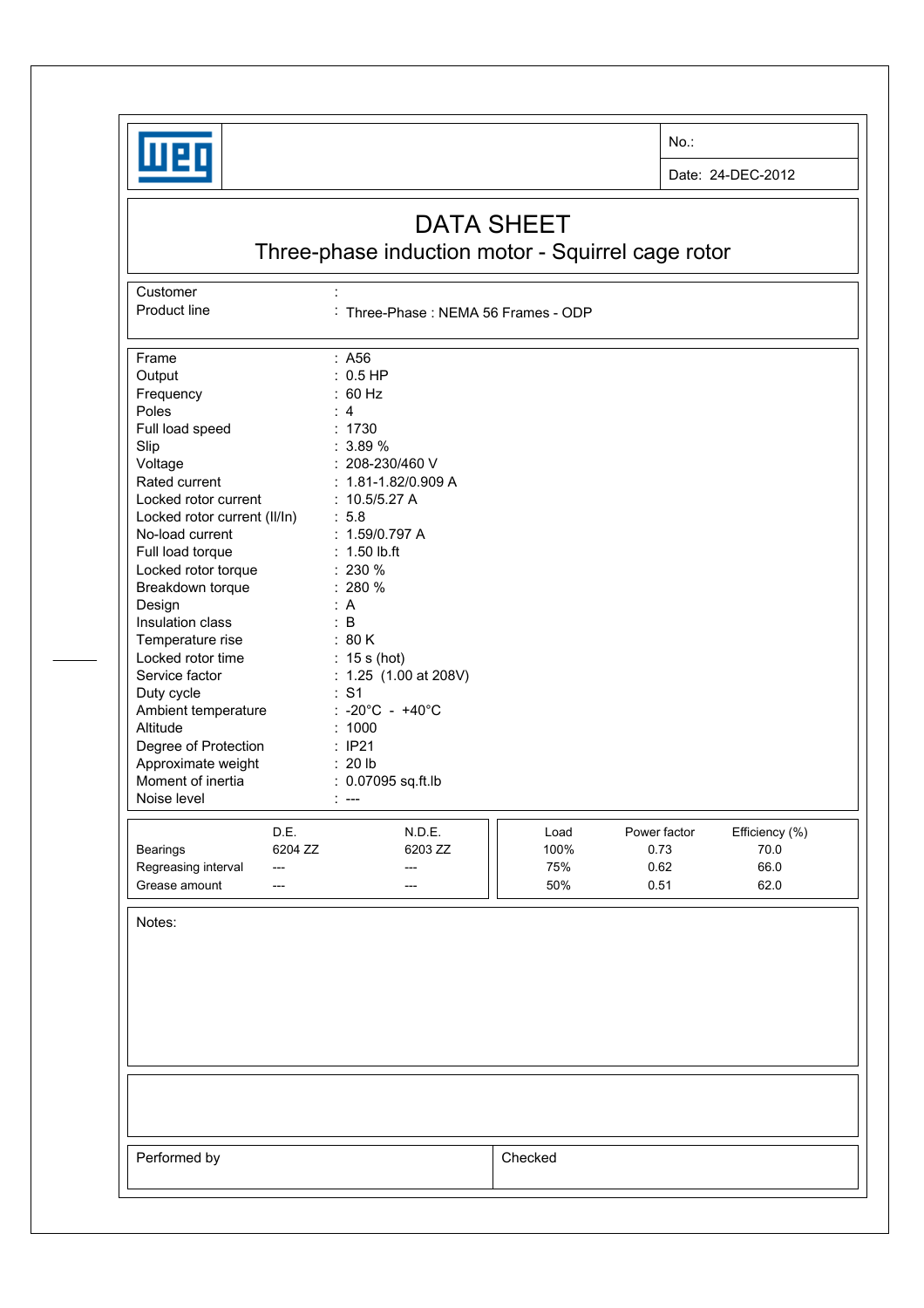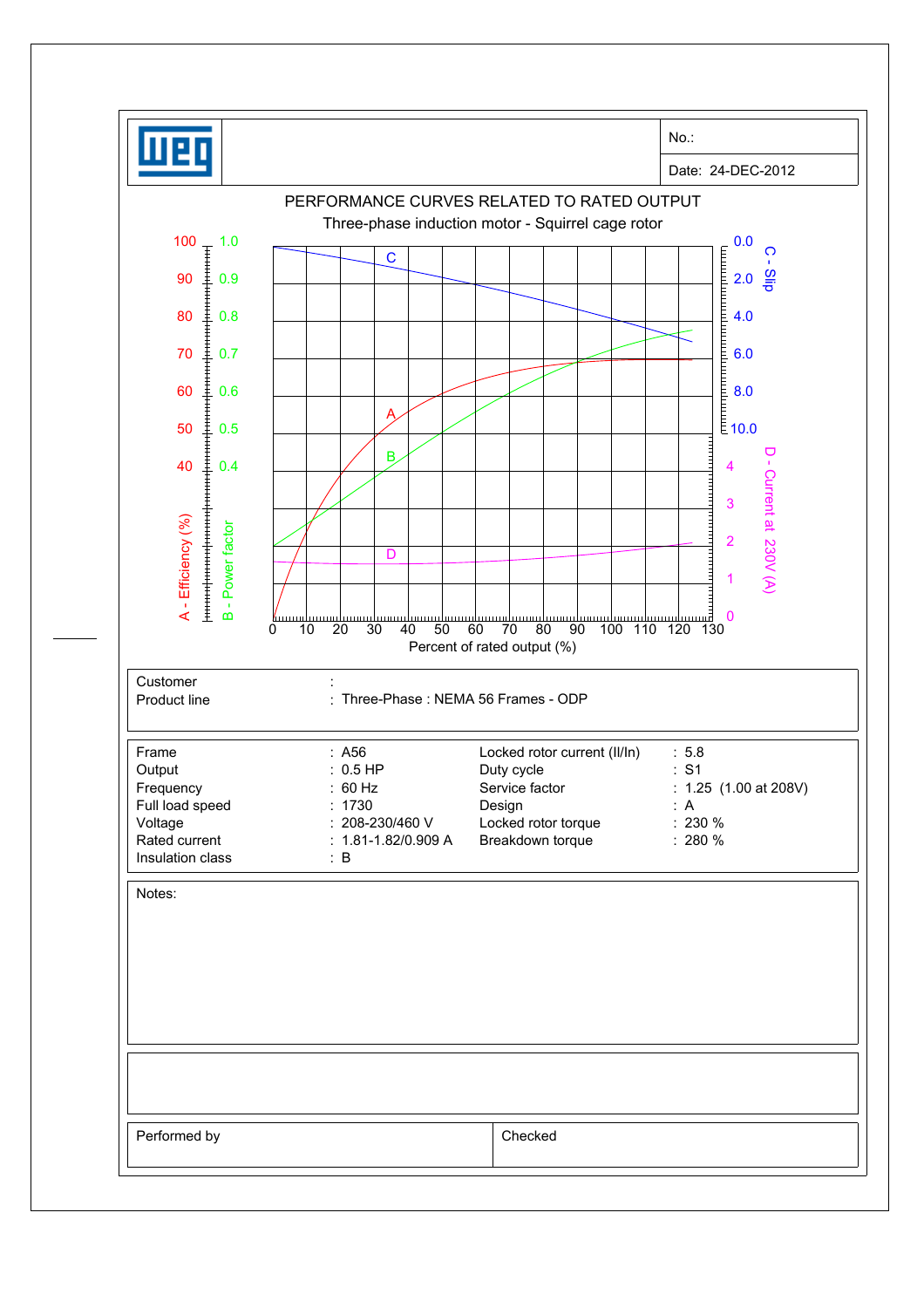|                                           |                                              |       |                                                   |    |                              |                               |                                  |       | No.:                     |                                         |  |
|-------------------------------------------|----------------------------------------------|-------|---------------------------------------------------|----|------------------------------|-------------------------------|----------------------------------|-------|--------------------------|-----------------------------------------|--|
|                                           |                                              |       |                                                   |    |                              |                               |                                  |       |                          | Date: 24-DEC-2012                       |  |
|                                           |                                              |       | CHARACTERISTIC CURVES RELATED TO SPEED            |    |                              |                               |                                  |       |                          |                                         |  |
|                                           | 5.0                                          |       | Three-phase induction motor - Squirrel cage rotor |    |                              |                               |                                  |       |                          | 10.0                                    |  |
|                                           |                                              |       |                                                   |    |                              |                               |                                  |       |                          | $\overline{\mathbf{u}}$<br>$\mathbf{I}$ |  |
|                                           | 4.5                                          |       |                                                   |    |                              |                               |                                  |       |                          | 9.0                                     |  |
|                                           | 4.0                                          |       |                                                   |    |                              |                               |                                  |       |                          | 8.0                                     |  |
|                                           | 3.5                                          |       |                                                   |    |                              |                               |                                  |       |                          | 7.0                                     |  |
|                                           | 3.0                                          |       | ₿.                                                |    |                              |                               |                                  |       |                          | 6.0                                     |  |
|                                           | 2.5                                          |       |                                                   |    |                              |                               | А                                |       |                          | 5.0                                     |  |
|                                           | 2.0                                          |       |                                                   |    |                              |                               |                                  |       |                          | 4.0                                     |  |
|                                           |                                              |       |                                                   |    |                              |                               |                                  |       |                          | Current related to rated current (I/In) |  |
|                                           | 1.5                                          |       |                                                   |    |                              |                               |                                  |       |                          | 3.0                                     |  |
| A - Torque related to rated torque (C/Cn) | 1.0                                          |       |                                                   |    |                              |                               |                                  |       |                          | 2.0<br>шшш                              |  |
|                                           | 0.5                                          |       |                                                   |    |                              |                               |                                  |       |                          | 1.0                                     |  |
|                                           | 0.0<br>u.<br>0                               | 10    | $\overline{20}$                                   | 30 | 40                           | 50<br>60                      | 70                               | 80    | шıN<br>90                | 0.0<br>100                              |  |
|                                           |                                              |       |                                                   |    |                              |                               | Speed related to rated speed (%) |       |                          |                                         |  |
| Customer                                  |                                              |       |                                                   |    |                              |                               |                                  |       |                          |                                         |  |
| Product line                              |                                              |       | : Three-Phase : NEMA 56 Frames - ODP              |    |                              |                               |                                  |       |                          |                                         |  |
| Frame                                     |                                              | : A56 |                                                   |    | Locked rotor current (II/In) |                               |                                  | : 5.8 |                          |                                         |  |
| Output<br>Frequency                       |                                              |       | $: 0.5$ HP<br>: 60 Hz                             |    |                              | Duty cycle<br>Service factor  |                                  |       | : S1                     | : $1.25$ (1.00 at 208V)                 |  |
| Full load speed                           |                                              |       | : 1730                                            |    |                              | Design<br>Locked rotor torque |                                  |       | : A                      |                                         |  |
| Voltage<br>Rated current                  | : 208-230/460 V<br>$: 1.81 - 1.82 / 0.909 A$ |       |                                                   |    | Breakdown torque             |                               |                                  |       | $: 230 \%$<br>$: 280 \%$ |                                         |  |
| Insulation class                          |                                              |       | $\mathbf{B}$                                      |    |                              |                               |                                  |       |                          |                                         |  |
| Notes:                                    |                                              |       |                                                   |    |                              |                               |                                  |       |                          |                                         |  |
|                                           |                                              |       |                                                   |    |                              |                               |                                  |       |                          |                                         |  |
|                                           |                                              |       |                                                   |    |                              |                               |                                  |       |                          |                                         |  |
|                                           |                                              |       |                                                   |    |                              |                               |                                  |       |                          |                                         |  |
|                                           |                                              |       |                                                   |    |                              |                               |                                  |       |                          |                                         |  |
|                                           |                                              |       |                                                   |    |                              |                               |                                  |       |                          |                                         |  |
|                                           |                                              |       |                                                   |    |                              |                               |                                  |       |                          |                                         |  |
|                                           |                                              |       |                                                   |    |                              |                               |                                  |       |                          |                                         |  |
| Performed by                              |                                              |       |                                                   |    |                              | Checked                       |                                  |       |                          |                                         |  |